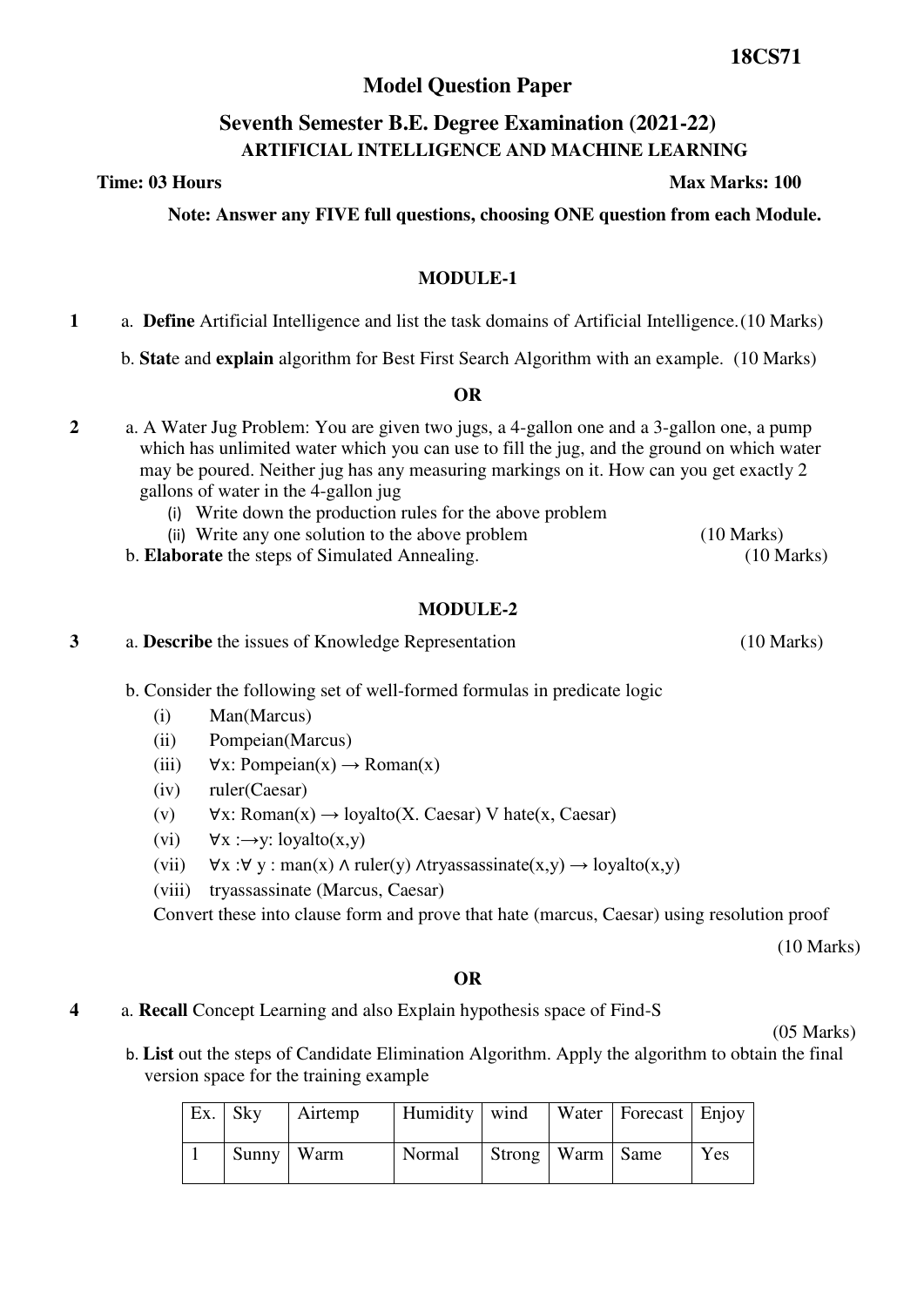|       | Sunny   Warm | High | Strong   Warm   Same |                        | Yes            |
|-------|--------------|------|----------------------|------------------------|----------------|
| Rainy | $ $ Cold     | High |                      | Strong   Warm   Change | N <sub>0</sub> |
| Sunny | <b>Warm</b>  | High |                      | Strong   Cool   Change | Yes            |

(10 Marks)

c. **Compare** the key differences between Find-S and Candidate Elimination Algorithm.

(05 Marks)

#### **MODULE-3**

**5** a. **Outline** the ID3 Decision Tree Learning method (08 Marks) b. **Summarize** the appropriate problems for Decision Tree Learning method and also bring out the issues in decision tree learning (08 Marks) c. **Construct** Decision trees to represent the following Boolean functions (i) A and B  $(ii)$  A or  $[B \text{ and } C]$  $(iii)$  [A and B] or [C and D]  $(04 \text{ Marks})$ 

#### **OR**

**6.** a. For the transactions shown in the table compute the following:

(i) Entropy of the collection of transaction records of the table with respect to classification. (ii)What is the information gain of A1 and A2 relative to the transactions of the table?

|                         | Instance.   Classification | A <sub>1</sub> | A2           |
|-------------------------|----------------------------|----------------|--------------|
| 1                       | $\pm$                      | T              | T            |
| $\overline{2}$          | $\ddot{}$                  | T              | T            |
| 3                       |                            | T              | F            |
|                         | $\pm$                      | $\mathbf{F}$   | $\mathbf{F}$ |
| $\overline{\mathbf{5}}$ |                            | $\mathbf{F}$   | T            |
| 6                       |                            | $\mathbf{F}$   | T            |

(08 Marks)

b. **Discuss** the application of Neural Network which is used for learning to steer an autonomous vehicle. (06 Marks)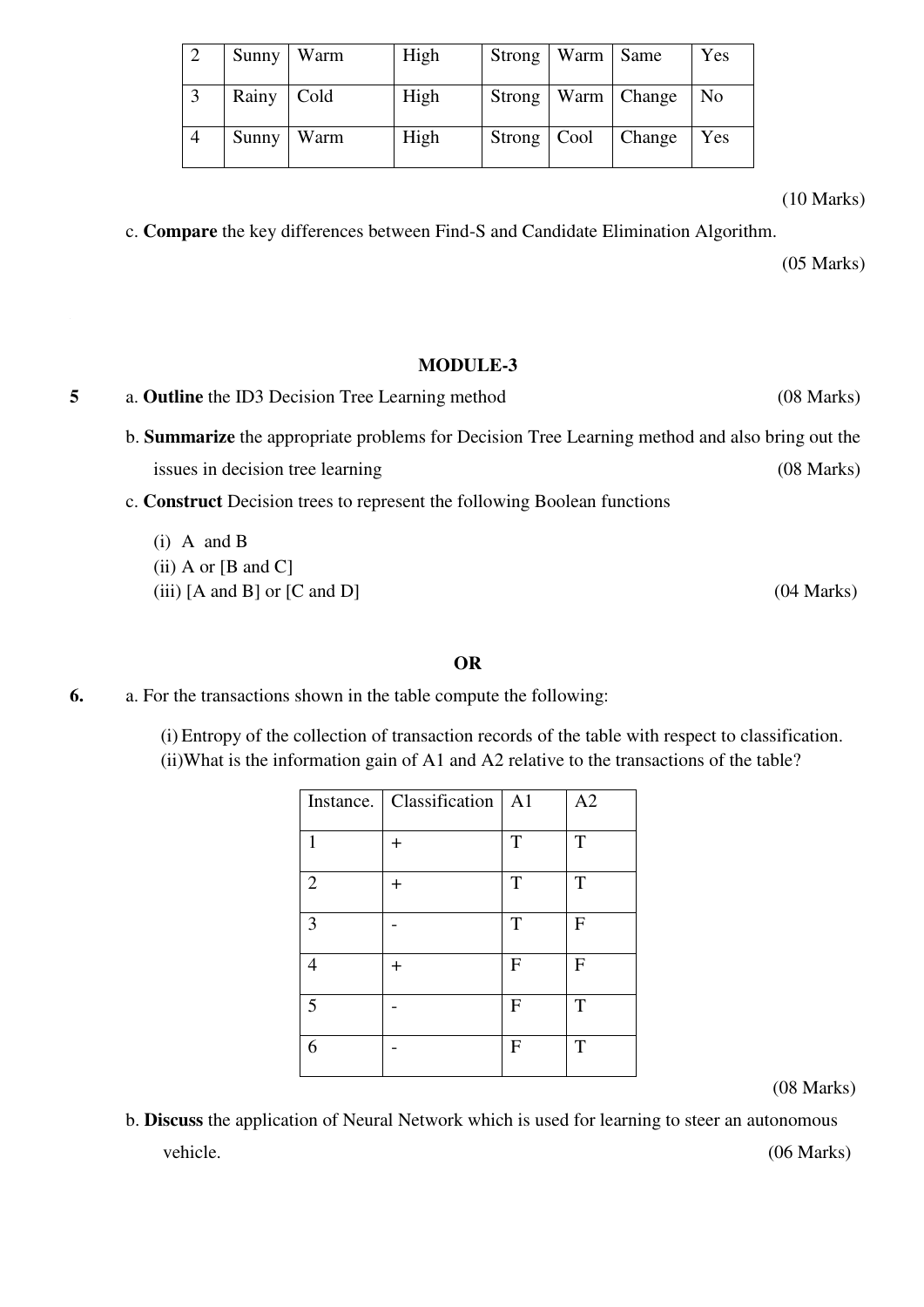c. **Write** an algorithm for Back Propagation algorithm which uses stochastic gradient descent method. (06 Marks)

## **MODULE-4**

### **7.** a. **Illustrate** Bayes Theorem and maximum posterior hypothesis (06 Marks)

b. The following dataset gives information about stolen vehicles using Naïve Bayes classifier classify the new data (Red,SUV,Domestic)

| Color  | Type          | Origin   | Stolen         |
|--------|---------------|----------|----------------|
| Red    | <b>Sports</b> | Domestic | Yes            |
| Red    | <b>Sports</b> | Imported | Yes            |
| Red    | <b>SUV</b>    | Imported | N <sub>0</sub> |
| Yellow | <b>Sports</b> | Domestic | No             |
| Yellow | <b>SUV</b>    | Imported | Yes            |
| Yellow | <b>Sports</b> | Domestic | Yes            |
| Red    | <b>SUV</b>    | Imported | N <sub>0</sub> |

(08 Marks)

c. **Outline** Brute force MAP Learning Algorithm (06 Marks)

**OR**

| a. <b>Demonstrate</b> the derivation of K- Means Algorithm | $(10 \text{ Marks})$ |
|------------------------------------------------------------|----------------------|
| b. Bring out the steps of Gibbs Algorithm                  | $(04 \text{ Marks})$ |
| c. Discuss the Minimum Description Length algorithm        | $(06 \text{ Marks})$ |

# **MODULE-5**

**9** a. With a neat sketch briefly explain Global Approximation of Radial basis Function.

(10 Marks)

b. **Derive** the Gradient descent rule for a distance- weighted local linear approximation to the target function (10 Marks)

# **OR**

- **10** a. **Discuss** the learning tasks and Q learning in the context of reinforcement learning (10 Marks)
	- b. **Apply** K nearest neighbor classifier to predict the diabetic patient with the given features BMI, Age. If the training examples are